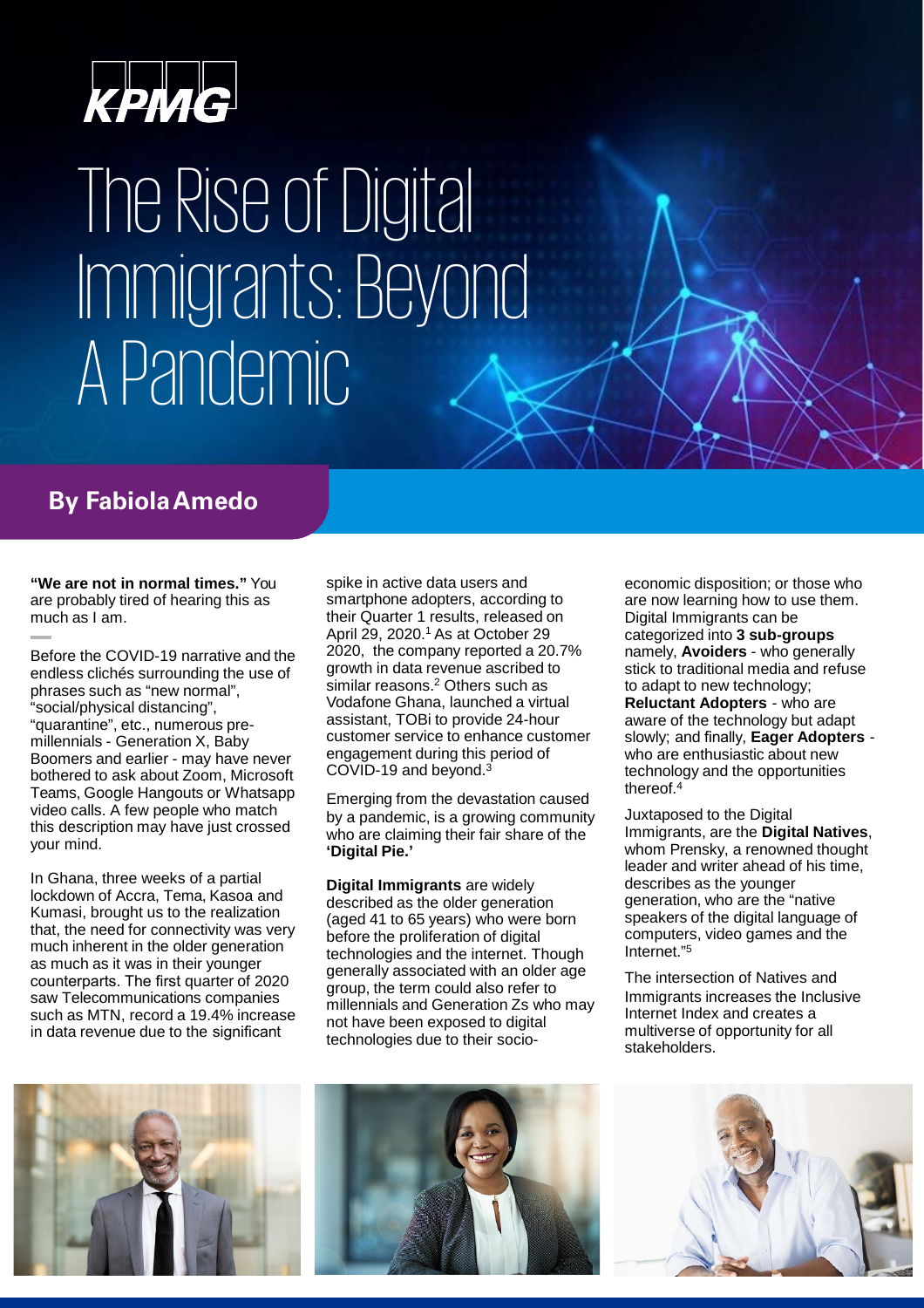**As Digital Immigrants explore the nuances of digital technologies and the internet which permeate every aspect of contemporary life, they leave us wondering - how big a piece of the Digital Pie can they really consume?**

### **Digital Immigrants and Digital Financial Services**

Money, money, money. In their 1976 Pop Classic, ABBA alluded to how sunny it is in a rich man's world and expressed desires about all the things they could do with a little money. Whether little or much, sunny or gloomy, one thing is for sure; accessibility to money is a matter of great concern for Immigrants as much as it is for Natives. Immigrants may not understand the innerworkings of the technology facilitating their banking transactions, but they are satisfied when it meets their present financial needs.

According to the 2020 KPMG Ghana Banking Industry Customer Experience Survey6, 73% of Millennial respondents who constituted a major part of the population, use ATM channels; 64% and 42% use Mobile Banking and Internet Banking channels respectively.

Digital Immigrants on the other hand, represented only 7% of total respondents. However, out of this small representation, about 84% of this group use ATMs, while 66% prefer Mobile Banking applications and 67% use Internet Banking channels on a daily to monthly basis.

Branch visits received the least score, as 55% of Digital Immigrant respondents visited branches on a daily to monthly basis for cash withdrawals, deposits, among others.

Although, outshined by their Millennial counterparts in terms of representation in the survey, Immigrants' growing desire for digital touchpoints should not be underestimated especially in the era of COVID-19, given the potentially higher value of their disposable incomes and transaction volumes in contrast to Natives.

The results of this survey bring to the fore, issues of enhanced customer experience, simplicity of digital touch points and operational efficiency for Immigrants.

Every other year, financial institutions develop digital strategies with an eagleeyed focus on Digital Natives and their preferences in order to capture their hearts.

Relatively, little attention is paid to Immigrants and their digital needs. COVID-19 may just be gradually transforming the way financial institutions think about digital strategy, as we witness a cultural shift in the banking preferences of Immigrants (from traditional to digital) which has been expedited by this pandemic.

It will be interesting to see in coming years, how digital strategies are transformed to cater to the needs of Immigrants ranging from simplified user interfaces for mobile applications, to customized digital products that meet their unique financial needs.

### **Social Outlook: Creating Digital Footprints**

While Digital Natives revel at the thought of being one like richer on Instagram and compete to be influencers on Twitter, Digital Immigrants are still finding friends on Facebook; which is understandable. This is a group that has had to adapt to digitization later in life. Their pace of adoption is naturally expected to be slower depending on the kind of Immigrant that they are. The Avoiders and Reluctant Adopters have taken a longer time to adapt to technology compared to their counterparts, the Eager Adopters.

Their unwillingness or inability to adapt may be underpinned by several other factors which include low digital literacy, the high cost of mobile data and poor internet accessibility which hamper their ability to use technology in the first place.

The **2020 Inclusive Internet Index**, developed by Facebook and the Economist Intelligence Unit, ranked 100 countries across four categories: **Availability, Affordability, Relevance** and **Readiness**.

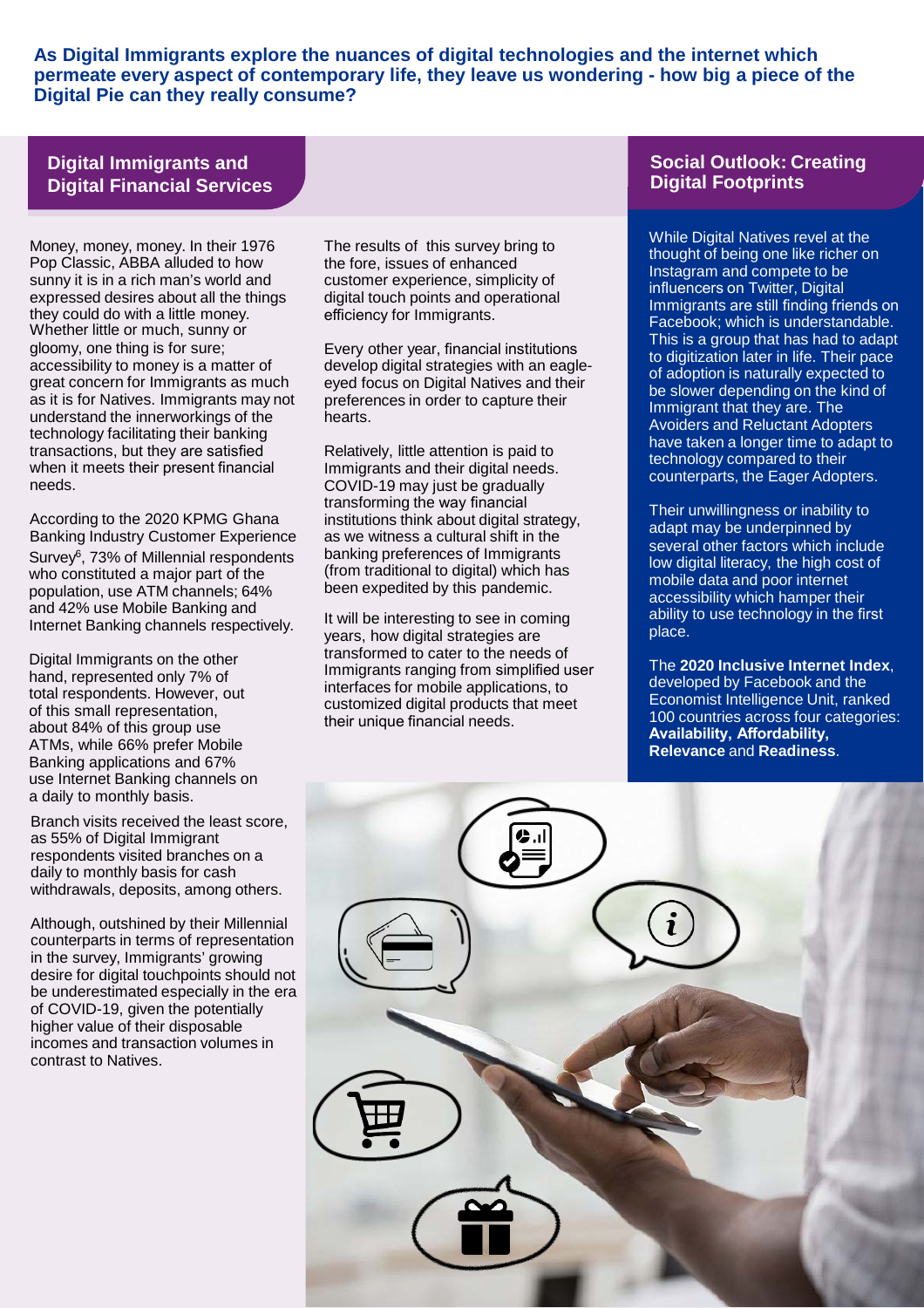# **Banking**

of Digital Immigrant respondents prefer Mobile

of Digital Immigrant<br>respondents use Internet **CONSERVING SEX OF Digital Immigrant**<br>The Spondents use Internet Banking channels

Out of this, Ghana ranked 72nd overall, with our best categories being readiness (56th) and affordability (52nd) where we demonstrated our preparedness to use the internet and our lower costs respectively, appearing ahead of peers such as Kenya and Egypt; but falling behind Nigeria and South Africa in the area of affordability. Our main deficiencies, however, are relevance (82nd) and availability (76th) where we must significantly improve on local (language) content provision and network infrastructure quality correspondingly.7

These statistics show us that transforming Avoiders and Reluctant Adopters into Eager Adopters will require substantial investments in developing local content and providing reliable network infrastructure. Additionally, affordable data packages from telecommunications companies also go a long way to influence Immigrants' utilization of digital platforms, and enable them to see technology as a life enabler in contemporary times.

Keeping in touch with family, friends and co-workers via WhatsApp, Facebook, Zoom and others during the lockdown phase of COVID-19, proved to be more beneficial than detrimental to Immigrants. Herein lies an opportunity for Immigrants to also increase their social media footprints and claim their share of this territory which has long been dominated by Natives.

As Natives and Immigrants ruffle their feathers in the digital space, there is also the emergence of a small group

whom I refer to as 'Digital Refugees.' These individuals have been impacted negatively by insidious forms of psychological stress and angst powered by these technologies. These include people such as Jaron Lanier, a Silicon Valley tech pioneer, who in his 2018 book, *Ten Arguments for Deleting Your Social Media Accounts Right Now*, has made arguments against the use of social media.



### **Digital Immigrants and Cyber Security**

Despite the slower pace at which they are adapting to digital technologies, Digital Immigrants, who are mostly elderly persons, are the most frequent targets of fraud scams, according to the Association of Certified Fraud Examiners.

There is a higher propensity for the older generations to be prime targets of fraudulent schemes attributed to health and anti-aging products, home improvements, investments, banking or wire transfers and insurance.<sup>8</sup>

Older groups, despite their ages and wealth of experience in their chosen fields, fall within the naïve segments of the population as they are not accustomed to the sophisticated or simplistic forms of attacks used by cyber criminals as compared to Natives.

Natives at least, get the opportunity to learn about the evils of the internet in their school curriculum.

Research published by the journal, *Science Advances*, suggests that older generations are four times more likely to have shared fake news on social media platforms such as Facebook, than the younger generation.9

In Ghana, this held true when we recorded our first two cases of COVID-19. 8 out of 10 Natives questioned, revealed that they had received fake information on COVID-19 remedies from their concerned parents via WhatsApp.